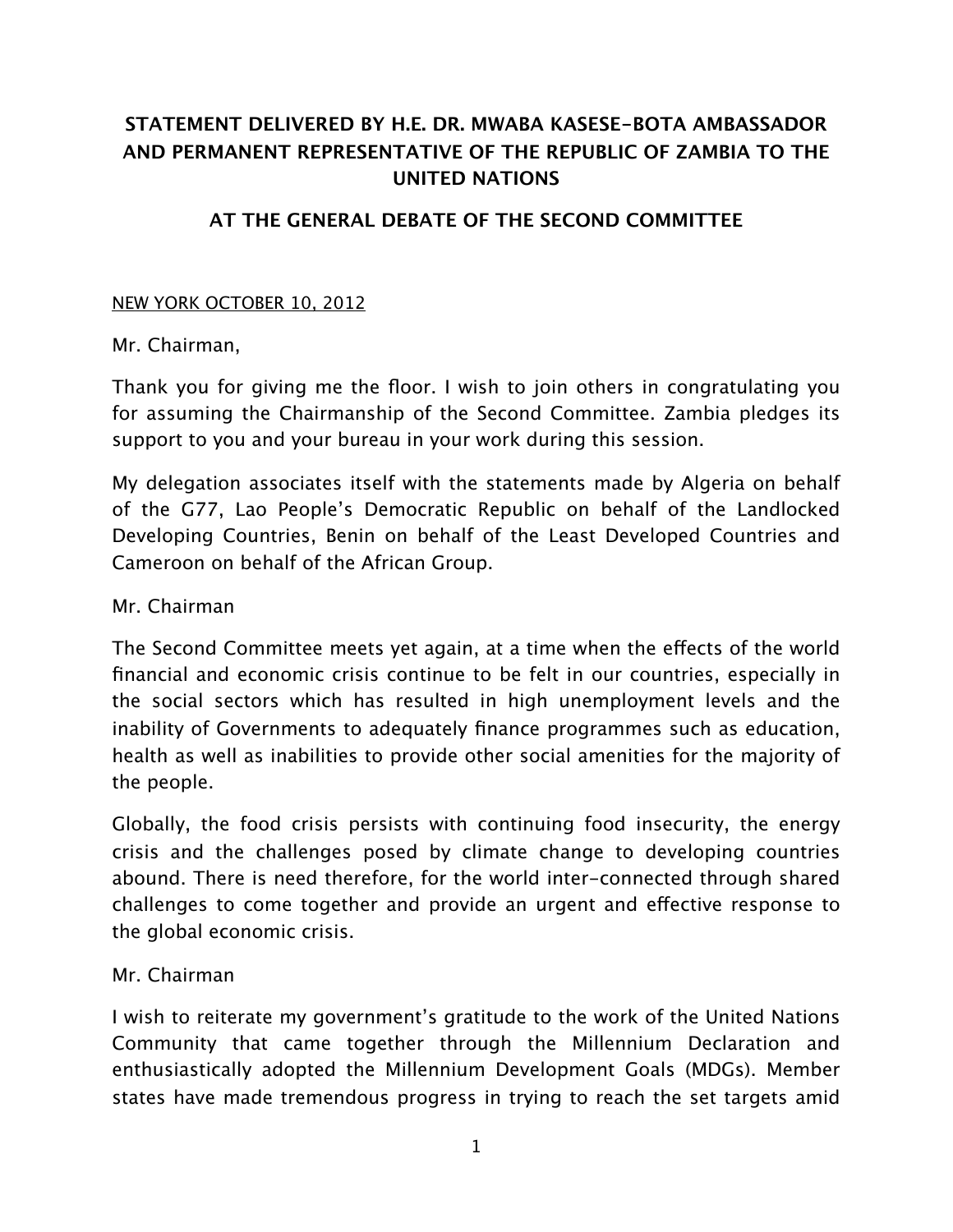various challenges of inadequate financing, insufficient technological capacities to mention a few. With only a few years before the target date of 2015, most countries, especially the Least Developed Countries (LDCs), including my own country, Zambia, are not on track to achieve most of the MDGs. Nonetheless, Zambia is still committed to attaining the set goals.

# Mr. Chairman

Poverty is so endemic worldwide and my own country is no exception. As at 2010, poverty levels stood at 60.5% while extreme poverty stood at 42.3% against the target of 22.3%. This is despite the 2011 re-classification of Zambia as a low middle income country by the Bretton Woods Institutions. The reclassification was based on high copper prices and improved GDP and a constant growth rate of 6% or higher for a period of over ten years.

While the macroeconomic stability has contributed significantly to sustained strong performance of the national economy, the pace of progress on poverty reduction has lagged behind. This is because the growth has not been broadened, and mainly resulted from capital intensive sectors with limited impact on the poorest in society. The lack of inclusive growth lies in the under performance of the agriculture sector which is linked to value addition as a factor of technological capacitation as well as access to global markets. The agricultural sector is labour intensive and employs most of the rural people.

# Mr. Chairman

The lack of attainment of the MDGs has generated a lot of debate, both at national and international levels on the economic models that are currently being pursued, leading to a lot of interest concerning the post 2015 Development Agenda vis a vis the MDGs.

It is for this reason that we, as developing countries in collaboration with our cooperating partners should work relentlessly in a coherent manner to ensure that the post-2015 Development Agenda takes account of successes, concerns and challenges of MDGs and builds upon them.

# Mr. Chairman

I wish to commend the Secretary General for appointing the High-level Panel of Eminent Persons to advise him on the post 2015 UN Development Agenda. We look forward to the report of the panel that will be submitted to the Secretary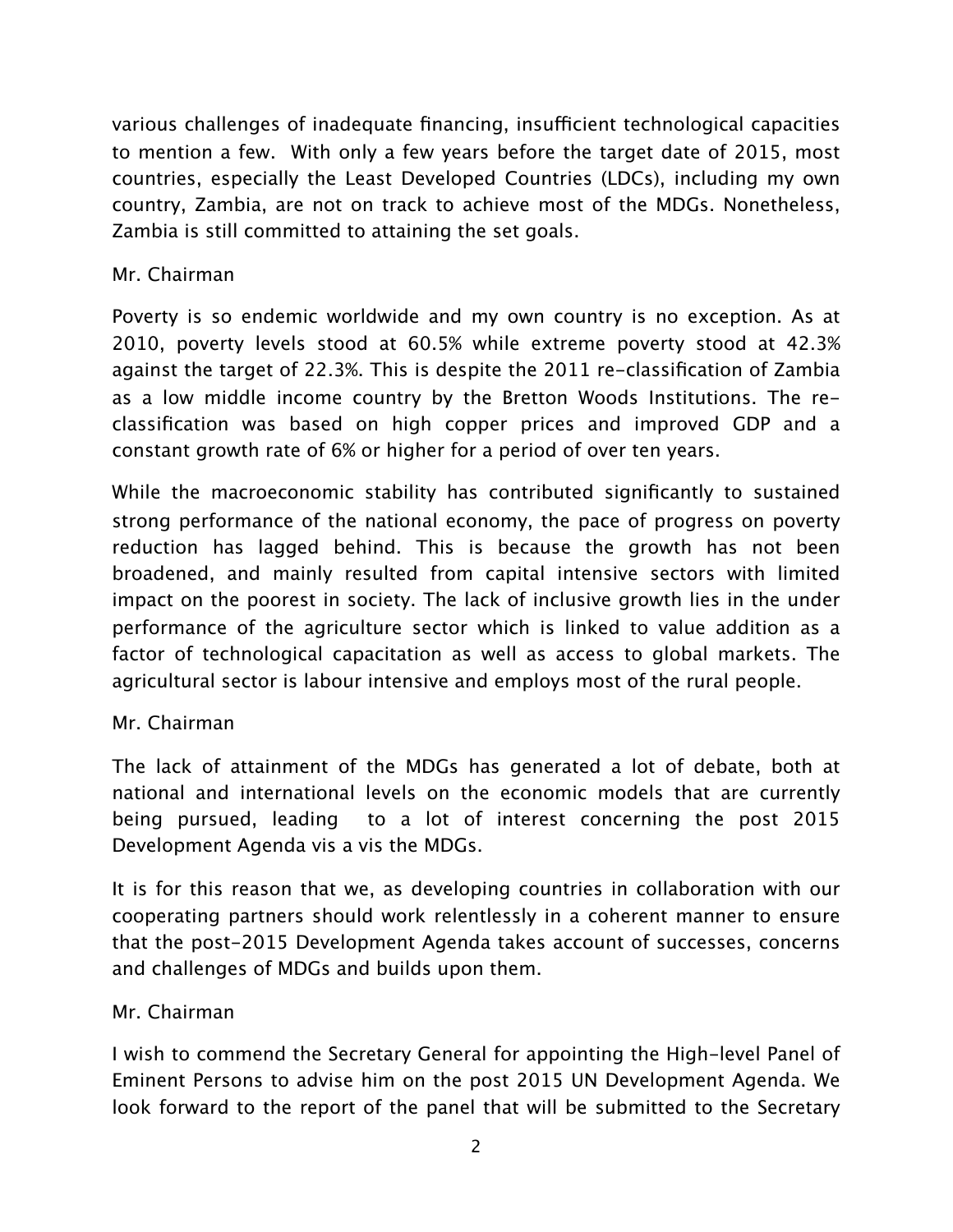General in the first half of 2013. We also hope that the Committee that will be established to come up with the Sustainable Development Goals (SDGs) as contained in the Rio  $+$  20 outcome document will build on the MDGs since these goals will be part of the post 2015 Development Agenda.

## Mr. Chairman

Zambia reaffirms its commitment to the implementation of the Istanbul Programme of Action that was adopted by the Fourth United Nations Conference on the Least Developed Countries in May 2011 by integrating its provisions into national policies and development frameworks. This is in line with Zambia's development aspiration which places emphasis on infrastructure and human development.

## Mr. Chairman

I also wish to reaffirm the importance of reforming the multilateral institutions such as the World Bank and IMF, including the United Nations in order to better serve humanity. The systemic problems facing us will only be resolved through the reform of the global financial system and architecture. In addition, the Bretton Woods Institutions should focus and encourage the growth of Small and Medium Enterprises (SMEs) which have a greater impact on the lives of ordinary people in any country.

### Mr. Chairman

There is also need to reform the United Nations into a more effective institution that responds to the developmental needs of member states. However, the global economic governance role of the UN can only be performed with added political will of all Member States to commit to the UN processes, multilateralism and to its underlying values.

I therefore urge all Member States to commit to working in solidarity on coordinated and comprehensive global responses to global economic governance issues and to undertaking actions aimed at strengthening the role of the United Nations Development System in responding to global crises and their impact on development.

# Mr. Chairman,

I call upon All Member States to honour all commitments made, including those pertaining to Official Development Assistance. The multilateral trading system should be more equitable in order for developing countries to equally benefit from global trade. We therefore must make progress on the Doha Development